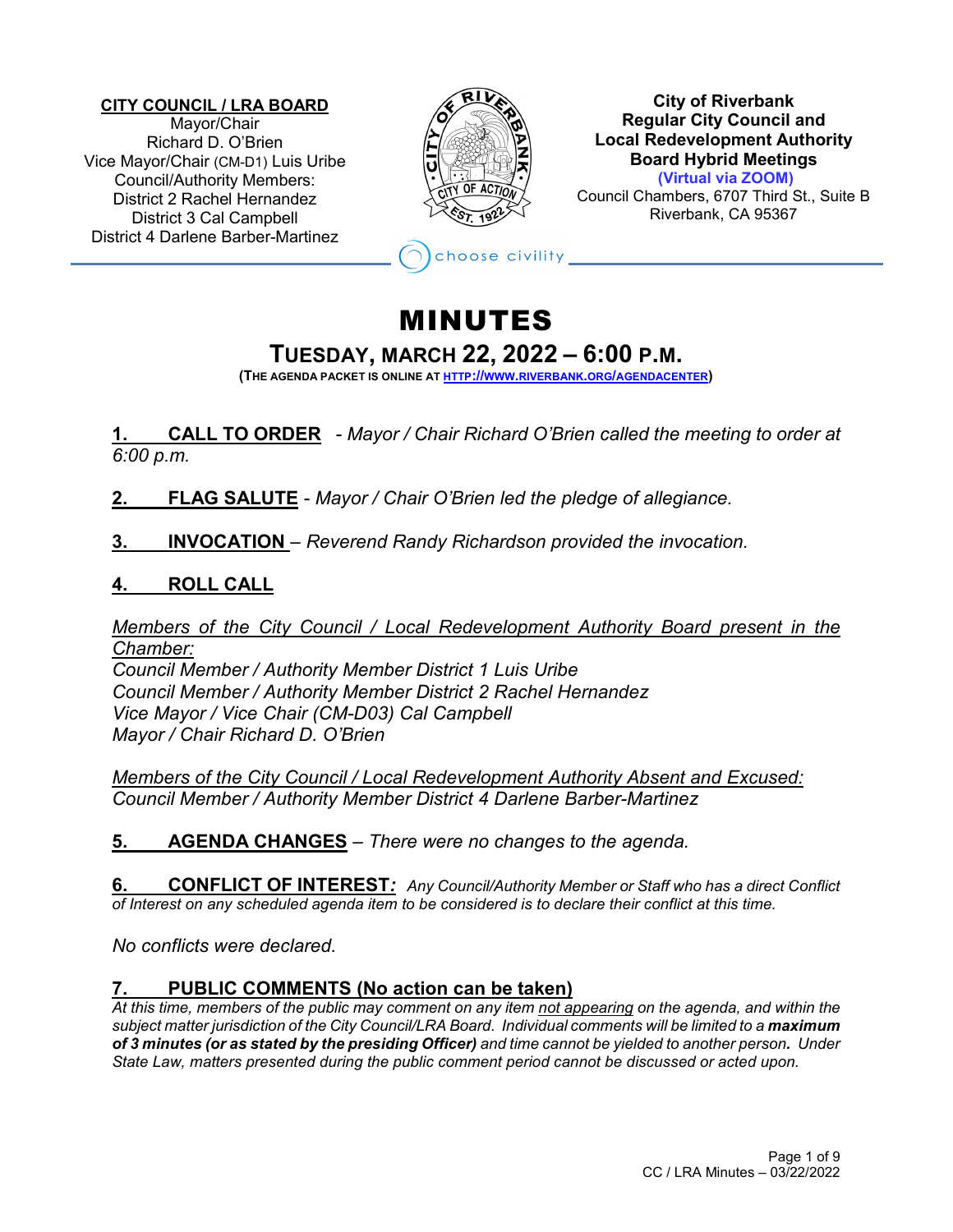*Mayor O'Brien opened Public Comment at 6:04 p.m.*

*Individuals who Spoke in Opposition of the River Walk Project*

*Jamie Eggers Dan Whetstone Bernard Eggers Karen Carado*

*There being no further public comments, Mayor O'Brien closed the Public Comment period at 6:06 p.m.*

#### **8. PRESENTATIONS (Informational only)**

**Item 8.1 Government Code Claim Submitted by Schneider Electric Buildings, Inc. –** Verbal Presentation by Deputy City Attorney Doug White

*Deputy City Attorney White provided an overview, providing history on the litigation as well as recent processes related to the cross complaints with Schneider Electric Buildings, Inc.* 

#### **9. CONSENT CALENDAR**

*All items listed on the Consent Calendar are to be acted upon by a single action of the City Council/LRA Board unless requested by an individual Council/Authority Member or member of the public for special consideration. Otherwise, the recommendation of staff will be accepted and acted upon by motion of the City Council/LRA Board.*

- **Item 9.1** Waive Readings. All Readings of ordinances and resolutions, except by title, are waived.
- **Item 9.2** Approval of the March 8, 2022 City Council and Local Redevelopment Authority Board Minutes.
- **Item 9.3 Resolution (2022-024)** Authorizing the City to Implement Teleconferenced Public Meetings Pursuant to Assembly Bill 361 Allowing the City to Continue a Hybrid Virtual Meeting Environment.
- **Item 9.4 Resolution (2022-025)** Providing the Interim City Manager, or their designee, Signature Authority for the Submittal of an Application for Funding to the State Water Board Water and Wastewater Arrearage COVID Relief Program.
- **Item 9.5 Resolution (2022-026)** Authorizing the Interim City Manager to Submit an Emergency Solutions Grant (ESG) and a California Emergency Solutions Grant (CA-ESG) Applications for Funding for Homeless Outreach and Shelter Services and, if Awarded, Execute an Agreement and Any Amendments thereto with Stanislaus County.
- *ACTION: By motion moved and seconded (Hernandez / Uribe / passed 4/0) to approve Consent Calendar Items 9.1 through 9.5., as presented. Motion carried by unanimous City Council and LRA Board roll call vote: AYES: Hernandez*, *Uribe, Campbell, and Mayor / Chair O'Brien*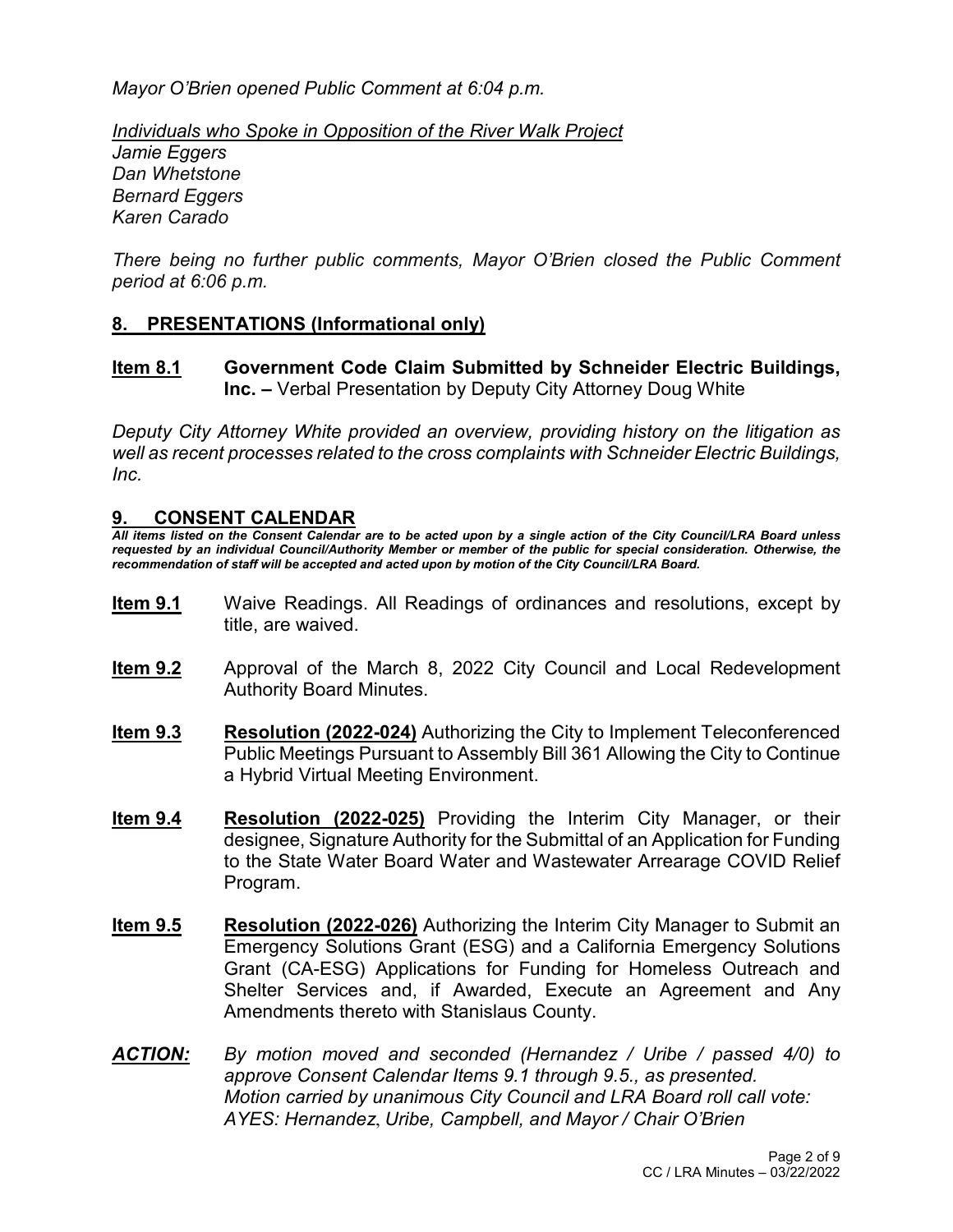#### **10. PUBLIC HEARINGS**

**Item 10.1 4th Public Hearing – Redistricting Process for Riverbank's Four (4) Councilmember District Boundaries** - It is recommended that the City Council 1) conduct a public hearing to receive public input on the City Council district boundaries in response to data received in the 2020 census; and 2) adopt a resolution of the City Council of the City of Riverbank, California, adjusting City Council district boundaries in accordance with California Elections Code section 21600 et seq. and Riverbank Municipal Code section 30.03, subdivision (B)(3).

*Mayor O'Brien introduced Aurora Dewhirst, tonight's public hearing interpreter.*

*The time being 6:20 p.m., Mayor / Chair O'Brien opened the public hearing requesting staff's report.*

*City Attorney Hallinan, with interpretation provided by Ms. Dewhirst, presented the staff report, recommending the City Council 1) conduct a public hearing to receive public input on the City Council district boundaries in response to data received in the 2020 census; and, 2) adopt a resolution of the City Council of the City of Riverbank, California, adjusting City Council district boundaries in accordance with California Elections Code section 21600 et seq. and Riverbank Municipal Code section 30.03, subdivision (B)(3).*

*The time being 6:24 p.m., Mayor / Chair O'Brien asked for public comments.* 

*There being no public comment, Mayor / Chair O'Brien closed the public hearing at 6:25 p.m.*

- *. ACTION: By motion moved and seconded (Uribe / Campbell / passed 4-0) to adopt City Council Resolution 2022-027 adjusting City Council district boundaries in accordance with California Elections Code section 21600 et seq. and Riverbank Municipal Code section 30.03, subdivision (B)(3). Motion carried by unanimous City Council and LRA Board roll call vote: AYES: Uribe, Campbell, Hernandez, and Mayor / Chair O'Brien NAYS: None / ABSENT: Barber-Martinez / ABSTAINED: None*
- **10.2 First Reading by Title Only and Introduction of a Proposed Ordinance**  Adding New Chapter 54: Mandatory Organic Waste Disposal Reduction Ordinance to Title V: Public Works of the Riverbank Municipal Code of Ordinances – It is recommended that the City Council conduct the public hearing for the first reading of the proposed ordinance to consider its approval; if approved, the second reading of the ordinance by title only will be scheduled for the next regular City Council meeting on April 12, 2022, for consideration of its adoption.

*The time being 6:30 p.m., Mayor / Chair O'Brien opened the public hearing requesting staff's report.*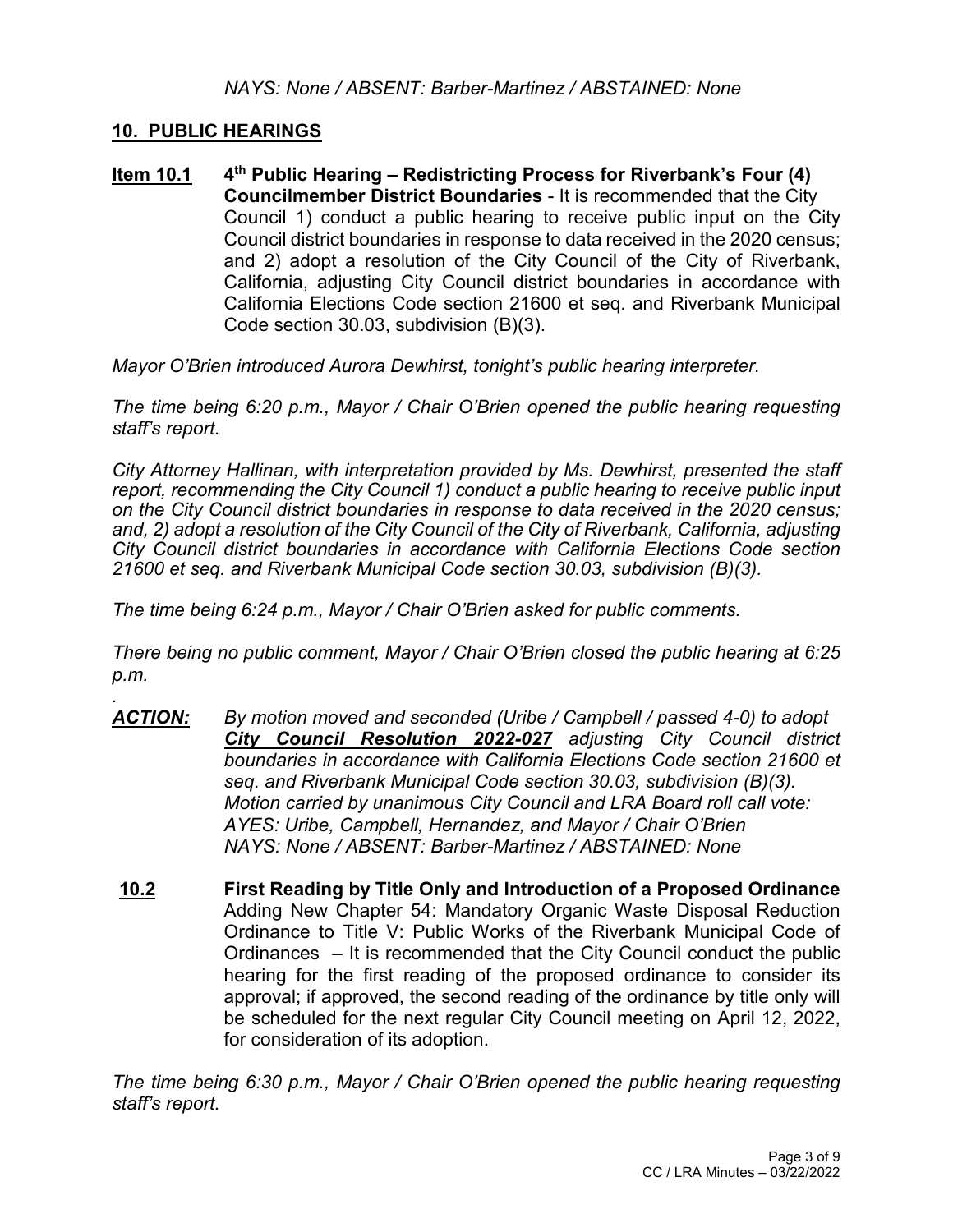*Development Services Administration Manager Cleek presented a comprehensive staff report with PowerPoint Presentation on the proposed Ordinance adding a new Chapter 54 : Mandatory Organic Waste Disposal Reduction Ordinance to Title V: Public Works of the Riverbank Municipal Code related to the SB 1383 which was approved in September 2016 to establish Statewide methane emissions reduction, established by SB 1383 (September 20 in an effort to reduce emissions of short-lived climate pollutants in various sectors of California's economy. She concluded staff's report recommending the City Council conduct the public hearing and approve the proposed ordinance for its adoption at the next regular City Council meeting on April 12, 2022, for consideration of its adoption.* 

*The City Council discussed the ordinance with staff.*

*The time being 6:36 p.m., Mayor / Chair O'Brien asked for public comments.* 

#### *In Opposition*

*Evelyn Halbert advised she had submitted her written comments to the City Clerk and was told they would be distributed to the City Council. She then questioned how garbage service providers would meet these requirements for those areas exempt from complying with SB 1383.*

*There being no further public comment, Mayor / Chair O'Brien closed the public hearing at 6:41 p.m.*

*Mayor O'Brien advised Ms. Halbert that Gilton are required by law to reduce organic waste in the landfills by 75% and if Gilton is receiving refuse from exempt areas they will be processing it the same way, there is no difference in the processing; the only difference is there are very few households within those areas exempted from SB 1383. Regarding the questions related to what to do with the waste, food and composable waste versus non compostable, the food and composable waste would go into one bin and the noncompostable waste would go into another bin. The process for separating the different waste types has been developed by Gilton and should be in operation within a year.*

*ACTION: By motion moved and seconded (Uribe / Hernandez / passed 4-0) to approve the first reading and introduction of the proposed Ordinance [No. 2022-001] Adding New Chapter 54: Mandatory Organic Waste Disposal Reduction Ordinance to Title V: Public Works of the Riverbank Municipal Code of Ordinances, to initiate a second reading by title and consider its adoption on April 12, 2022, as presented. Motion carried by unanimous City Council roll call vote. AYES: Uribe, Hernandez, Campbell, and Mayor O'Brien NAYS: None / ABSENT: Barber-Martinez / ABSTAINED: None*

#### **11. NEW BUSINESS**

**Item 11.1 Presentation and Introduction to Harm Reduction –** It is recommended that the City Council receive the presentation by Donna Kenney, Planning & Building Manager with Diego Capistrano,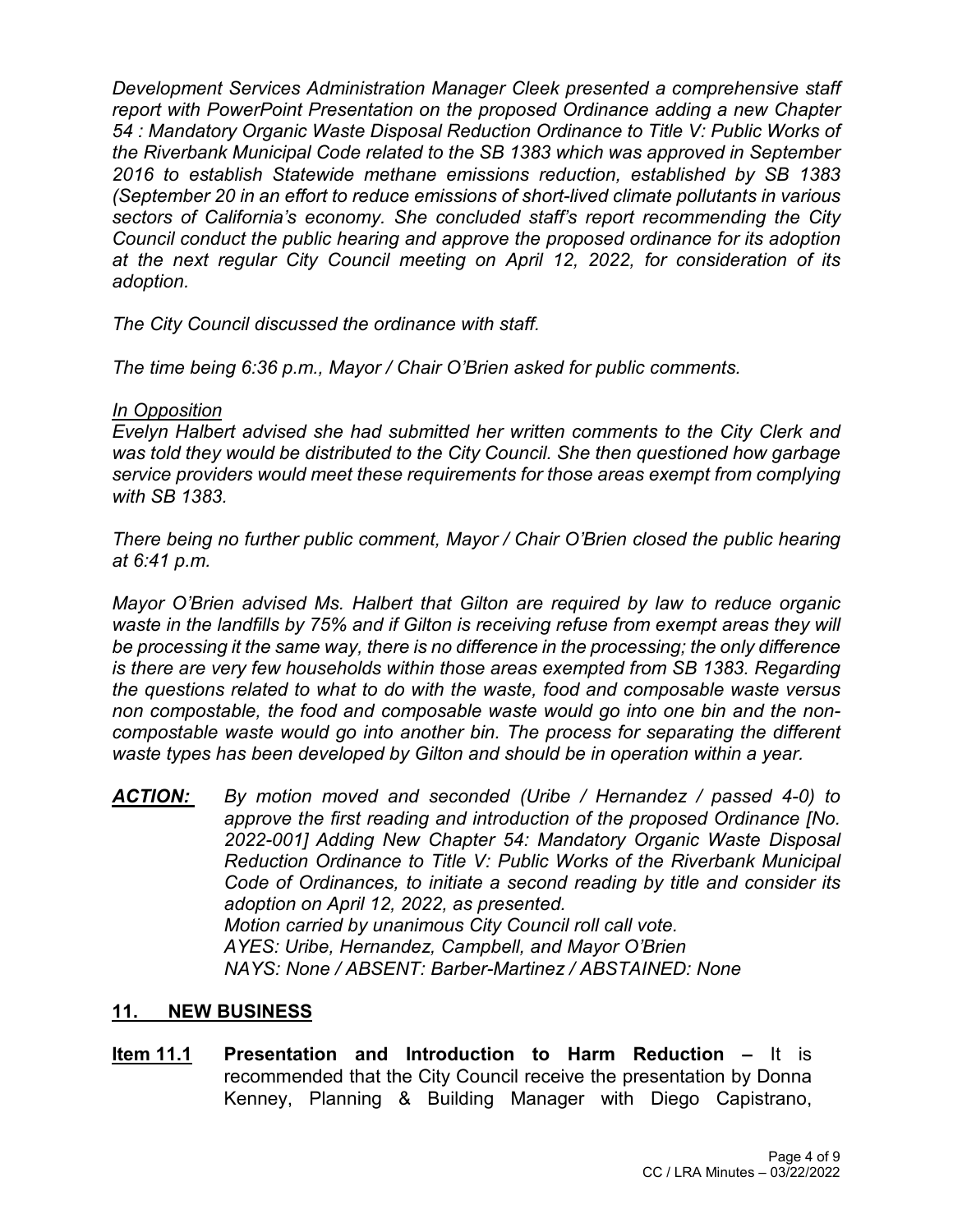Community Health Worker III, Stanislaus County Health Services Agency and provide direction to staff.

*Donna Kenney, Planning & Building Manager with Diego Capistrano, Community Health Worker III, Stanislaus County Health Services Agency, utilizing a PowerPoint Presentation provided a compressive overview and introduction to Harm Reduction advising The Stanislaus County Health Services Agency and St. Francis of Rome Church would like to establish a Harm Reduction program in Riverbank. To permit and allow the Stanislaus County Health Services Agency and St. Francis of Rome Church to undertake the least lengthy path towards a CDPH approved program they will need a show of support and that they have approval of the local jurisdiction which can be achieved by either an email from the Mayor, or a copy of the City Council meeting minutes.*

*Mayor O'Brien asked whether there was any public comment.*

#### *Public Testimony*

*Evelyn Halbert had questions related to the hours of operation, needle exchange program and asked for the Police Chief's thoughts on the program.*

*Mayor O'Brien responded to Ms. Halbert's question related to the hours of operation and as to the Police Chief's thoughts on the program.*

*Diego Capistrano, Community Health Worker III, Stanislaus County Health Services Agency responded to Ms. Halbert's questions operation and needle exchange program.*

- *ACTION: The City Council stated their unanimous concurrence of support to permit and allow the Stanislaus County Health Services Agency and St. Francis of Rome Church to undertake the less lengthy path towards a CDPH approved Harm Reduction Program with the City of Riverbank.*
- **Item 11.2 A Resolution Adopting the 2021 General Plan and Housing Element Annual Progress Reports (APRs) -** It is recommended that the City Council adopt a resolution approving the 2021 General Plan and Housing Element Annual Progress Reports (APRs) and authorize staff to submit said Reports to the California Office of Planning and Research and California Department of Housing and Community Development.

*Associate Planner Salazar presented the staff report recommending the City Council approve the City's 2021 General Plan and Housing Element Annual Progress Reports (APR) and authorize Staff to submit said reports to the California Office of Planning and Research (OPR) and the California Department of Housing and Community Development (HCD).*

*Staff and the City Council discussed aspects of the report.*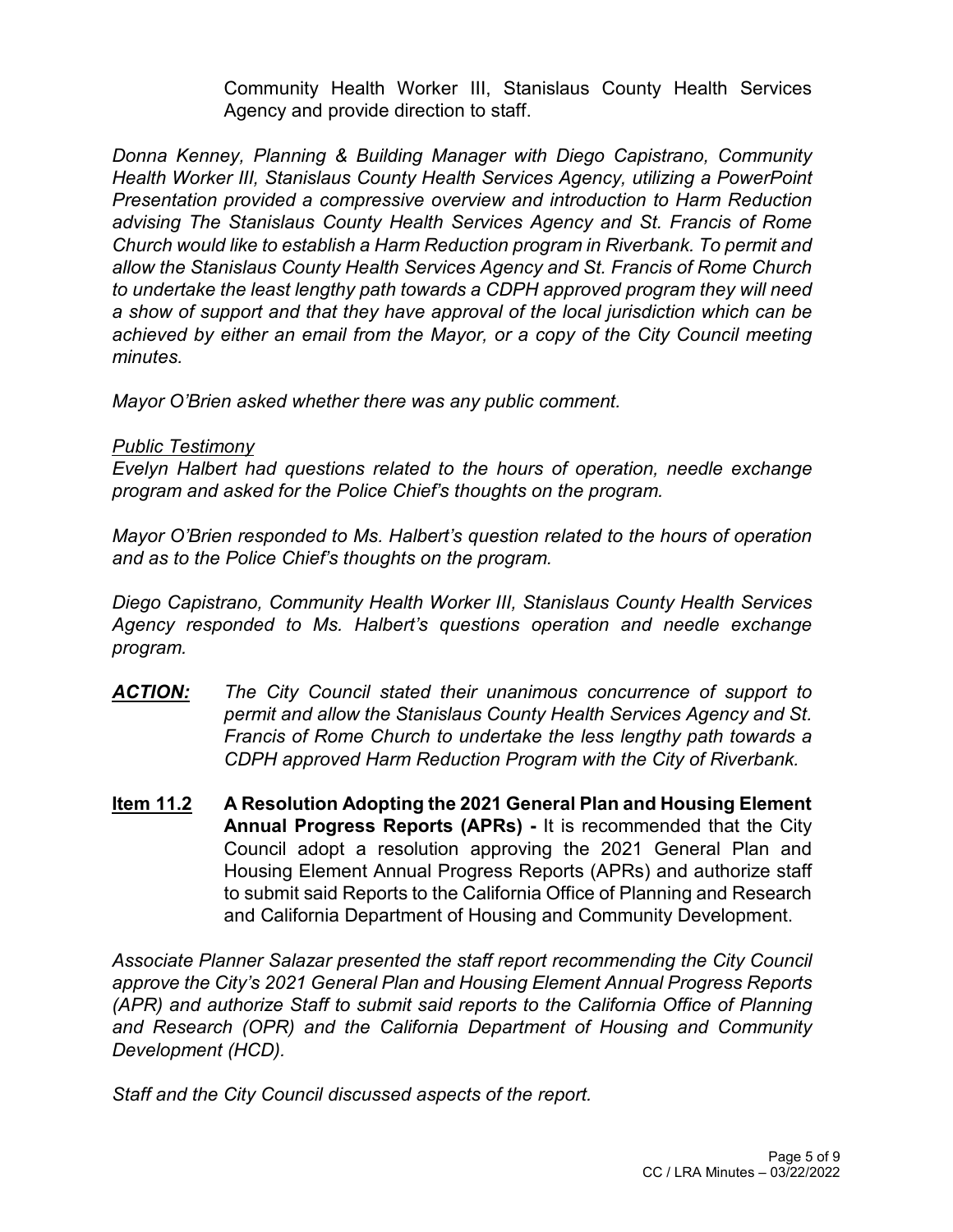*Mayor O'Brien asked whether there was any public comment, there being none, Mayor O'Brien brought the item back to the City Council for action.*

- *ACTION: By motion moved and seconded (Campbell / Hernandez / passed 4/0) to adopt City Council Resolution 2022-028 to adopt a resolution approving the 2021 General Plan and Housing Element Annual Progress Reports (APRs) and authorize staff to submit said Reports to the California Office of Planning and Research and California Department of Housing and Community Development. Motion carried by unanimous City Council and LRA Board roll call vote: AYES: Campbell, Uribe, Hernandez, and Mayor / Chair O'Brien NAYS: None / ABSENT: Barber-Martinez / ABSTAINED: None*
- **Item 11.3 A Resolution to (1) Rescind Resolution 2021-104; (2) Declare APN 132-012-024 Located at the Northeast Corner of 3rd Street & Stanislaus Street as Exempt Surplus Land under the Surplus Land Act; and, (3) Approve the Sale of Said Property to the Stanislaus Regional Housing Authority Pursuant to a Purchase and Sale Agreement -** It is recommended that the City Council adopt a resolution to (1) Rescind Resolution 2021-104; (2) Declare APN 132-012-024 Located at the Northeast Corner of 3rd Street & Stanislaus Street as Exempt Surplus Land under the Surplus Land Act; and, (3) Approve the Sale of Said Property to the Stanislaus Regional Housing Authority Pursuant to a Purchase and Sale Agreement.

*Interim City Manager Garcia presented a comprehensive staff report advising on October 26, 2021, the City Council adopted Resolution 2021-104 which declared the city-owned parcel located at the Northeast corner of 3rd & Stanislaus as Surplus Land. At that time the City's intent was to declare the property exempt under the Surplus Land Act and proceed with a 60-day required Notice of Availability. However, after further legal review, it was determined that the City can declare this property as Exempt Surplus Land thereby avoiding the 60-day notification period. Tonight's action will rescind the prior Resolution and declare the property exempt. Staff recommends that the City Council adopt the Resolution which will rescind Resolution 2021-104; declare APN 132-012-024 located at the northeast corner of 3rd Street and Stanislaus Street as exempt surplus land under the Surplus Land Act; and,*

*approve the sale of the property to the Stanislaus County Housing Authority pursuant to a Purchase and Sale Agreement.*

*Mayor O'Brien asked whether there was any public comment, there being none, Mayor O'Brien brought the item back to the City Council for action.*

*ACTION: By motion moved and seconded (Uribe / Hernandez / passed 4/0) to adopt City Council Resolution 2022-029 to adopt a (1) Rescind Resolution 2021-104; (2) Declare APN 132-012-024 Located at the Northeast Corner of 3rd Street & Stanislaus Street as Exempt Surplus Land under the Surplus Land Act; and, (3) Approve the Sale of Said Property to the Stanislaus Regional Housing Authority Pursuant to a Purchase and Sale Agreement.*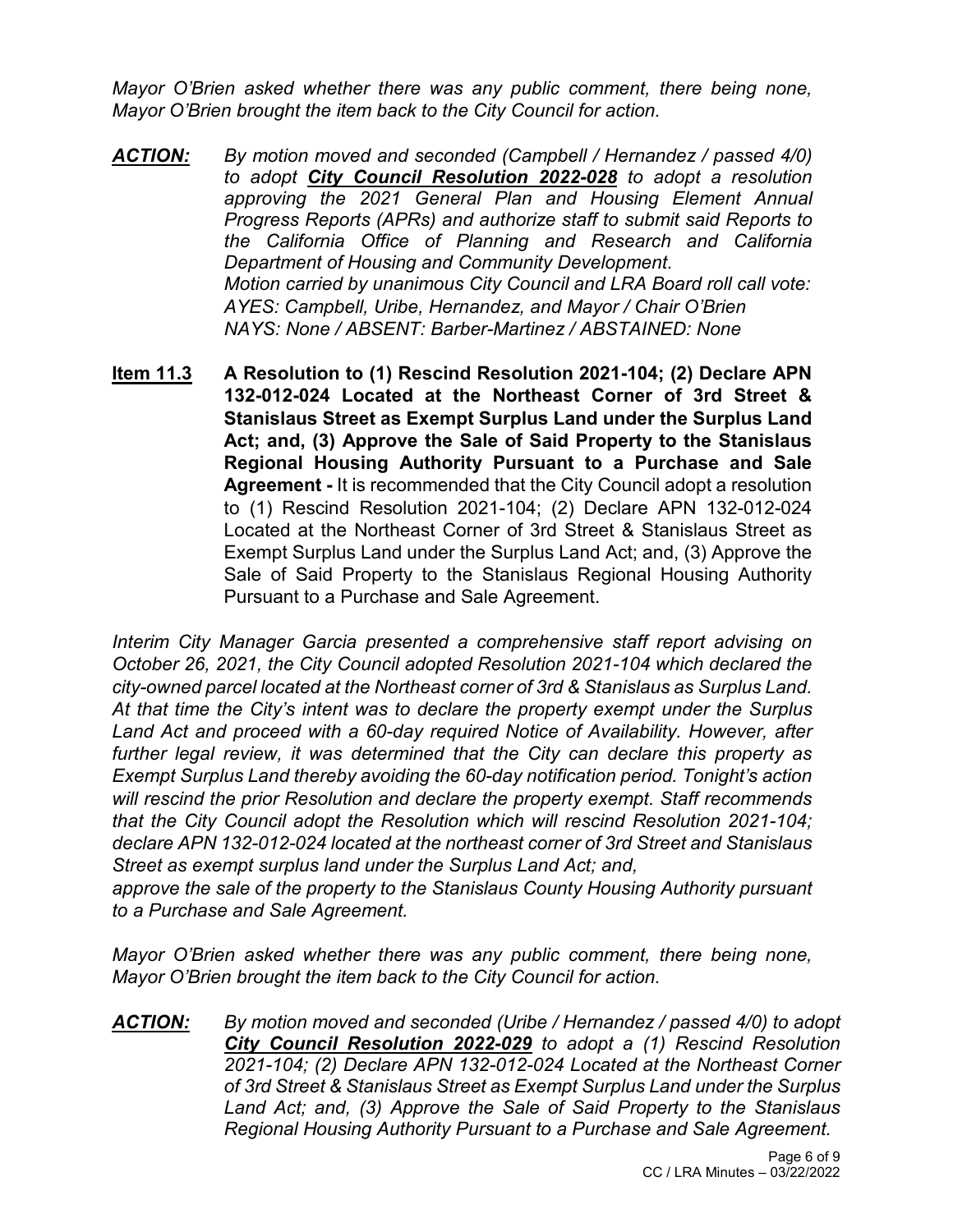*Motion carried by unanimous City Council and LRA Board roll call vote: AYES: Uribe, Hernandez Campbell, and Mayor / Chair O'Brien NAYS: None / ABSENT: Barber-Martinez / ABSTAINED: None*

## **12. COMMENTS/REPORTS**

*A brief report on notable attendance of a meeting or conference or other notable topics of City business shall be made. The Brown Act does not allow for discussion or action of items by the City Council/LRA Board during this time.* 

## **Item 12.1** Staff

*Interim City Manager Garcia stated thanks to Associate Planner Gabriel Salazar who will be leaving employment with the City of Riverbank at the end of the month. Interim City Manager Garcia advised earlier this evening the City Council adopted a Resolution allowing the City to apply for funding to assist residents having difficulty with paying their utility bills. Last year the City applied for and received funds to assist customers with their water debt of approximately \$78,000; tonight's approval will allow for the City to apply for*  funding to assist those behind in payments for wastewater. The funds for water *arrearages will be applied to residents' bills in April and they will also receive notification through the mail that a credit has been applied to their billing and staff is also looking to sign up for the low-income household water assistance program that will allow qualified residents to continue to receive assistance with their utility bills for a period of time. Residents who have questions related to the household water assistance program can contact the City's Finance Department for assistance.*

## **Item 12.2** Council/Authority Member

*Councilmember Hernandez reported on the following:*

- *Participated on a Grant Review Panel with Stanislaus County.*
- *Attended State of City Address.*

*Councilmember Uribe reported on the following:*

- *Toured the Stanislaus County District Attorney's office and got to meet outgoing District Attorney Birgit Fladager and incoming District Attorney, Jeff Laugero and*
- *Toured the Family Justice Center.*
- *Meet with new outreach and engagement leader Dina Fernandez (Ms. Fernandez was present and invited to the podium to introduce herself.)*

*Outreach and Engagement Leader Dina Fernandez expressed her excitement at engaging and working towards outreach with the City's homeless. An event is scheduled for March 30 from 1 to 4 p.m. at the Community Park to assist individuals in getting documentation and needed services.*

*Vice Mayor Campbell reported on the following:*

- *Meet with the City of Oakdale's City Manager related to reestablishment of the Lower Stanislaus Committee and Mr. Whitemyer has indicated he is on board and will present it to the Oakdale City Council for approval.*
- *Contacted the City of Ripon and the Corp of Engineers related to the reestablishment of the Lower Stanislaus Committee and is waiting to hear back.*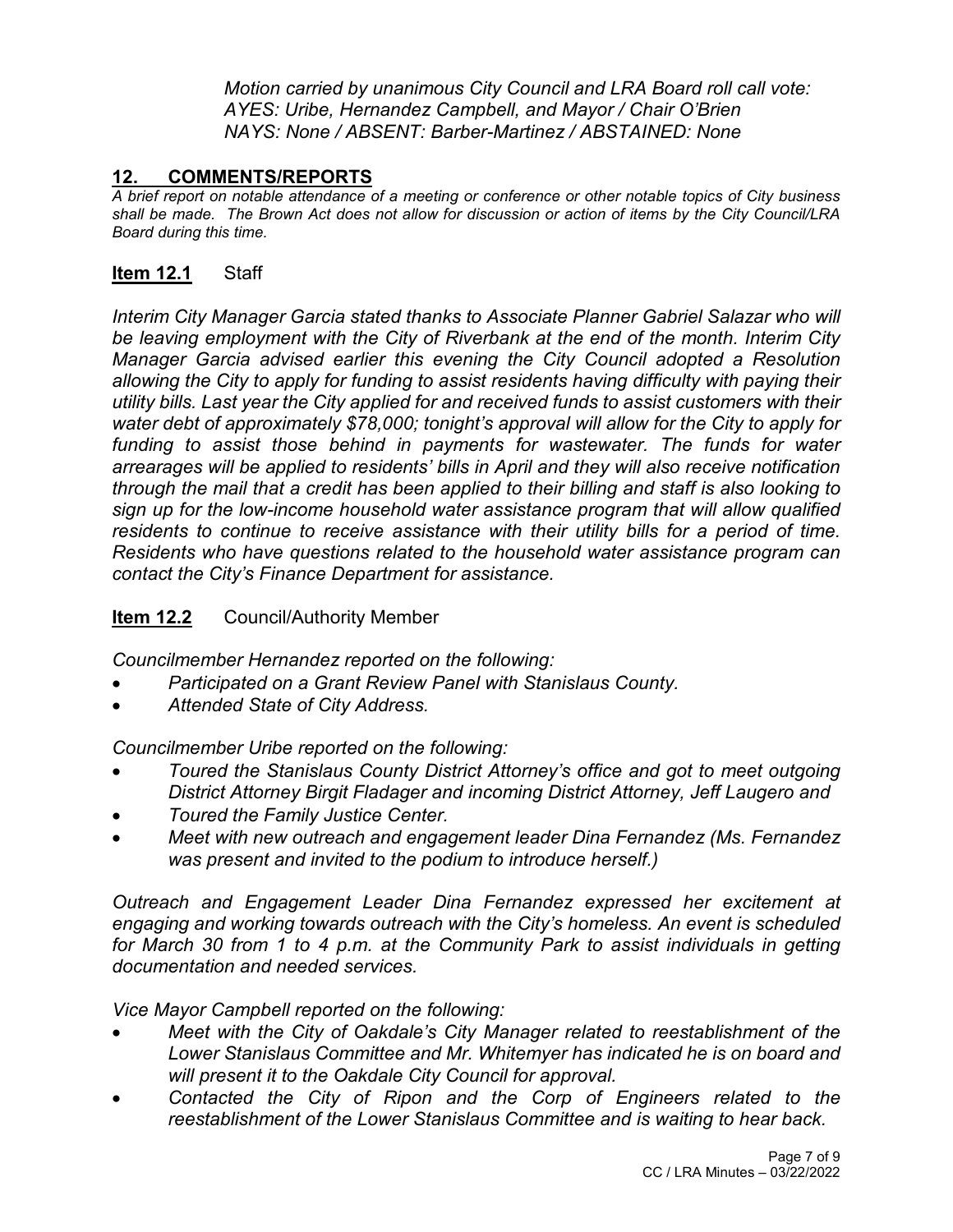• *Heard a Presentation on Environmental Justice Program at Church over the weekend and advised them he would be willing to participate on their committee.*

## **Item 12.3** Mayor/Chair

*Mayor/Chair O'Brien requested an update on Sierra House, as well as discuss the possibility of day use outreach, temporary showers, etc., doing what can be done as a City before the County is ready to operate Sierra House at the next City Council meeting. He thanked Gaby Hernandez, Norma Manriquez, and Interim City Manager Garcia for their assistance during State of the City Address. Mayor O'Brien concluded his comments requesting a timeline for the General Plan Technical Review.*

## **13. CLOSED SESSION**

*The public will have a limit of 3 minutes to comment on Closed Session item(s) as set forth on the agenda prior to the City Council/LRA Board recessing to Closed Session.* 

#### **Item 13.1 CONFERENCE WITH LEGAL COUNSEL – EXISTING LITIGATION**

(Pursuant to Government Code §54956.9) Name of Case: City of Riverbank v. Schneider Electric Buildings America, Inc.

## **Item 13.2 CONFERENCE WITH LABOR NEGOTIATORS**

(Pursuant to Government Code §54957.6) Agency Representative: Interim City Manager Marisela Garcia Employee Organizations: Riverbank Miscellaneous Employees

#### **Item 13.3 CONFERENCE WITH REAL PROPERTY NEGOTIATORS** (Pursuant to Government Code § 54956.8) Property: Jackson Avenue, Riverbank (APN 075-005-025 & APN 075- 005-013) Agency Negotiator: Interim City Manager Marisela H. Garcia Property Negotiator: Jon R. & Suki H. Gonzalez Under Negotiation: Price, terms of payment, or both.

## **Item 13.4 PUBLIC EMPLOYEE APPOINTMENT**  (Pursuant to Government Code § 54957 [b][1]) Position Title: City Manager

*Mayor O'Brien asked whether there was anyone wishing to speak on the items listed on the Closed Session Agenda there being none, Mayor O'Brien adjourned the City Council to closed session at 7:41 p.m.*

#### **14. RECONVENE – REPORT FROM CLOSED SESSION**

Mayor O'Brien reconvened the meeting at 9:04 p.m.

**Item 14.1 Report from Closed Session on Item 13.1 CONFERENCE WITH LEGAL COUNSEL – EXISTING LITIGATION** (Pursuant to Government Code §54956.9)